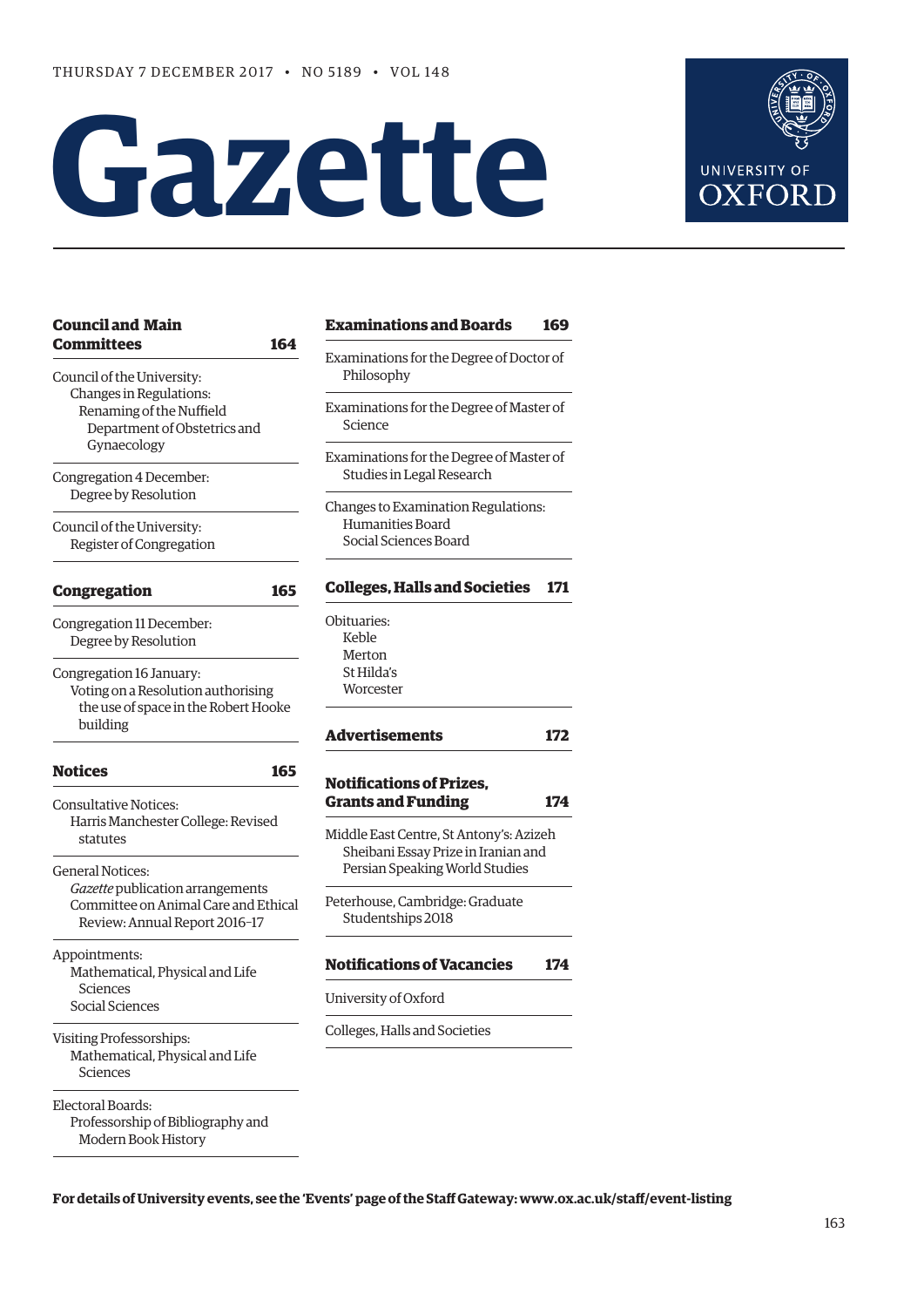# <span id="page-1-0"></span>Council and Main Committees

#### **Council of the University**

#### **Changes in Regulations**

Council has made the following changes to

regulations, to come into efect on **22 December**.

# **Renaming of the Nuffield Department of Obstetrics and Gynaecology**

# *Explanatory Note*

The following changes, made on the recommendation of the Medical Sciences Board, reflect the renaming of the Nuffield Department of Obstetrics and Gynaecology as the Nuffield Department of Women's and Reproductive Health. The use of this more modern title better refects the breadth of the department's activities. The opportunity is also taken to ensure that the genderneutral term 'chair', rather than 'chairman' is used throughout.

#### *Text of Regulations*

**1** In Council Regulations 17 of 2002, concerning the membership of Divisional Boards, amend regulation 8 (1) as follows (deleted text struck through):

'8. The Humanities Board shall consist of: (1) the Head of the Humanities Division, who shall be chairman;'

**2** Ibid, amend regulation 12 as follows (new text underlined, deleted text struck through):

'12. The Medical Sciences Board shall consist of:

(1) the Head of the Medical Sciences Division, who shall be chair;

(2) the Regius Professor of Medicine;

(3) an individual appointed by the South Central Strategic Health Authority or any successor body;

(4)–(9) six persons from among the members of the Faculty of Biochemistry, the Faculty of Clinical Medicine, the Faculty of Physiological Sciences and the Faculty of Psychological Studies elected jointly by the members of the Faculty of Biochemistry, the Faculty of Clinical Medicine, the Faculty of

Physiological Sciences and the Faculty of Psychological Studies of whom there shall be no more than one from each of the following six groups of departments: the Department of Biochemistry and the Nuffield Department of Clinical Medicine; the Nuffield Department of Clinical Neurosciences, the Department of Experimental Psychology, the Department of Pharmacology and the Department of Psychiatry; the Nuffield Department of Women's and Reproductive Health Obstetrics and Gynaecology, the Department of Oncology and the Nuffield Department of Surgical Sciences; the Nuffield Department of Orthopaedics, Rheumatology and Musculoskeletal Sciences and the Sir William Dunn School of Pathology; the Department of Paediatrics, the Nuffield Department of Primary Care Health Sciences and the Nuffield Department of Population Health; the Department of Physiology, Anatomy and Genetics and the Radclife Department of Medicine;'

# **Congregation** 4 December

# **Degree by Resolution**

*This content has been removed as it contains personal information protected under the Data Protection Act.*

# **Council of the University**

#### **Register of Congregation**

The Vice-Chancellor reports that the following names have been added to the Register of Congregation:

# Ashery, O, Exeter

Cao, J, Saïd Business School Chamberlain, E J M, Faculty of Law, St Catherine's Gallagher, R D, St Cross Mills, I G. Linacre Rodrigues, J N, Faculty of Clinical Medicine Stevenson, J B, Campion Hall Xiang, B, St Hugh's

## **Divisional and Faculty Boards**

For changes in regulations for examinations see '[Examinations and Boards'](#page-6-0) below.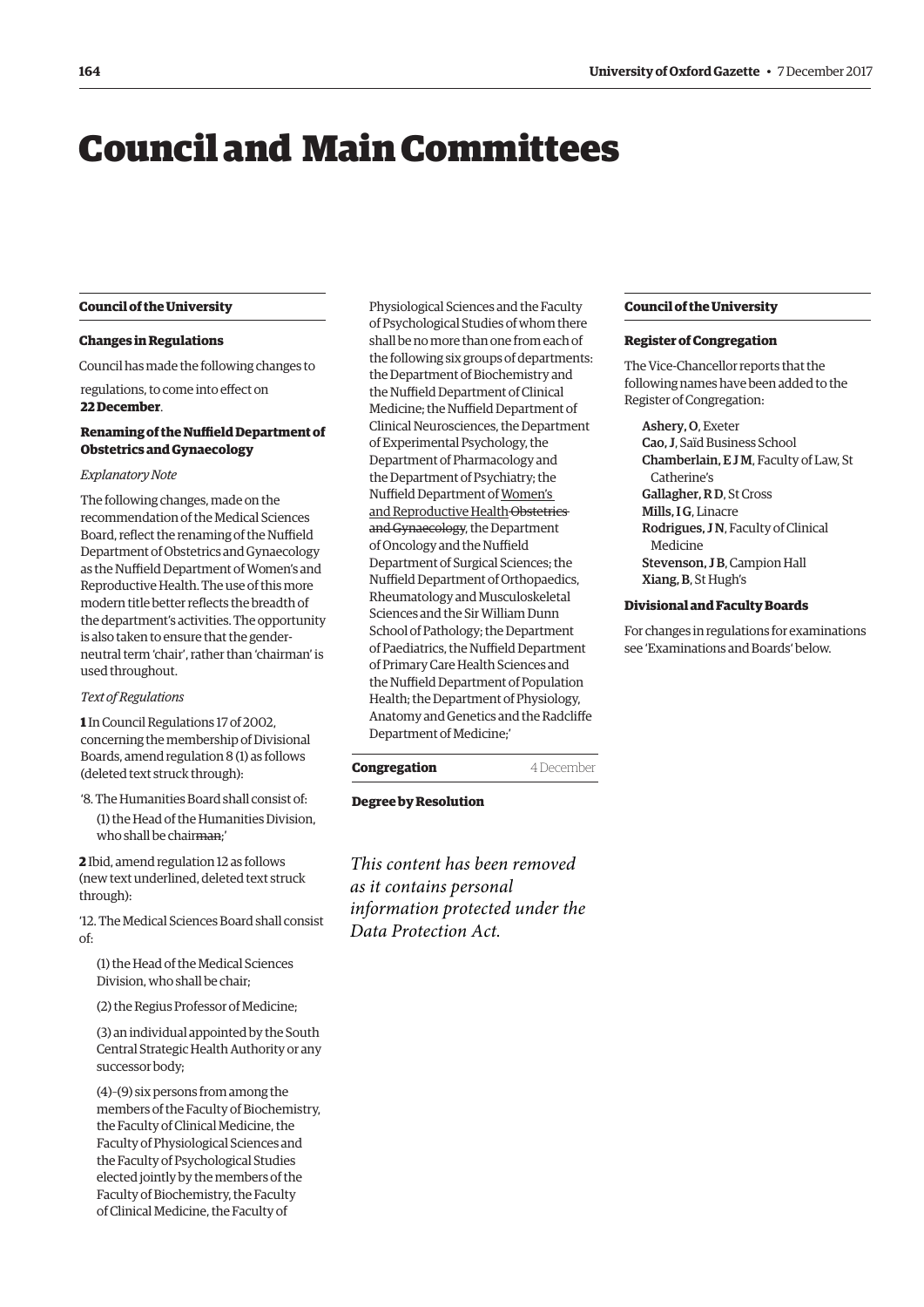# <span id="page-2-0"></span>Congregation

# Notices

**Congregation** 11 December

# **Degree by Resolution**

*This content has been removed as it contains personal information protected under the Data Protection Act.*

| Congregation | 16 January |
|--------------|------------|
|              |            |

¶ Members of Congregation are reminded that any two members may, not later than **noon on 8 January**, give notice in writing to the Registrar that they wish to oppose or amend the resolution below (see the note on the conduct of business in Congregation below). If no such notice has been given, and unless Council has declared otherwise or the meeting has been adjourned, the resolution shall be declared carried, and the meeting may be cancelled.

# **Voting on a Resolution authorising the use of space in the Robert Hooke building**

#### *Explanatory Note*

The Department of Physics occupies the Robert Hooke Building (RHB) under a number of allocations, some of which are due to expire in 2017, and seeks the renewal of its longer-term allocations (approximately 1.170 sqm in total) for five years to allow it to continue its research activity. The department is seeking to consolidate and extend all previous allocations, as well as the allocation of an additional 222 sqm net usable area (NUA).

The RHB basement has been redeveloped to provide accommodation for two new streams of research activity: a mixed-use laboratory space for the Head of the MPLS Division, and a suite of laboratories to house a new thin-flm cluster deposition tool, which will be the frst of its kind in the world and will act as a UK national facility. Accommodating this facility has required more of the basement than originally planned and the department therefore now needs approximately 140 sqm NUA of the adjacent space to ensure the facility can continue to function. The remaining 82 sqm NUA results from a number of refurbishment projects across the Robert Hooke Building, that have increased the department's useable space, and a corresponding adjustment to the original allocations is therefore included as part of this resolution.

# *Text of Resolution*

That approximately 1,392 sqm net usable area (NUA) in the Robert Hooke Building (building number 160) be allocated to the Department of Physics, from 1 October 2017 until 30 September 2022, in the frst instance.

#### **Note on procedures in Congregation**

¶ Business in Congregation is conducted in accordance with Congregation Regulations 2 of 2002 [\(www.admin.ox.ac.uk/statutes/](http://www.admin.ox.ac.uk/statutes/regulations/529-122.shtml)  [regulations/529-122.shtml\). A p](http://www.admin.ox.ac.uk/statutes/regulations/529-122.shtml)rintout of these regulations, or of any statute or other regulations, is available from the Council Secretariat on request. A member of Congregation seeking advice on questions relating to its procedures, other than elections, should contact Mrs F Burchett at the University Offices, Wellington Square (telephone: (2)80199; email: felicity. [burchett@admin.ox.ac.uk\); questions](mailto:felicity.burchett@admin.ox.ac.uk)  relating to elections should be directed to the Elections Officer, Ms S L S Mulvihill [\(telephone: \(2\)80463; email: elections.](mailto:elections.office@admin.ox.ac.uk)  office@admin.ox.ac.uk).

# **Consultative Notices**

# **Harris Manchester College**

# REVISED STATUTES

The Committee on Statutes before the Privy Council, acting under authority delegated to it by Council, is minded to give consent on behalf of the University to the revised statutes of Harris Manchester College, approved by the Governing Body on 4 October 2017, in so far as such consent is required by section 7 (2) of the Universities of Oxford and Cambridge Act, 1923. The consent of the committee to the amendments to the statutes will be efective 15 days after publication unless written notice of a resolution, signed by at least 20 members of Congregation, calling upon Council to withhold that consent, has been given to the Registrar by noon on **Monday, 18 December**.

The effects of the amendments are to remove the provisions regarding the tenure of the Principal's appointment and to specify that those details be contained in the college's bylaws.

#### **General Notices**

#### *Gazette* **publication arrangements**

This is the fnal *Gazette* of Michaelmas term.

The frst *Gazette* of Hilary term will be published on 11 January. The usual deadlines will apply.

# **Committee on Animal Care and Ethical Review**

# ANNUAL REPORT 2016–17

The University's local ethical review process was set up in 1999 to ensure that all aspects of research involving animals conforms to the requirements of the Animals (Scientifc Procedures) Act 1986, revised in 2012 and commonly referred to as A(SP)A. The Animal Care and Ethical Review Committee (ACER) is required to report annually to Council and, through it, to Congregation. The ACER Committee, supported by six Animal Welfare and Ethical Review Boards (AWERBs) at cross-department and faculty level, provides assurance to the Establishment Licence Holder on the ethical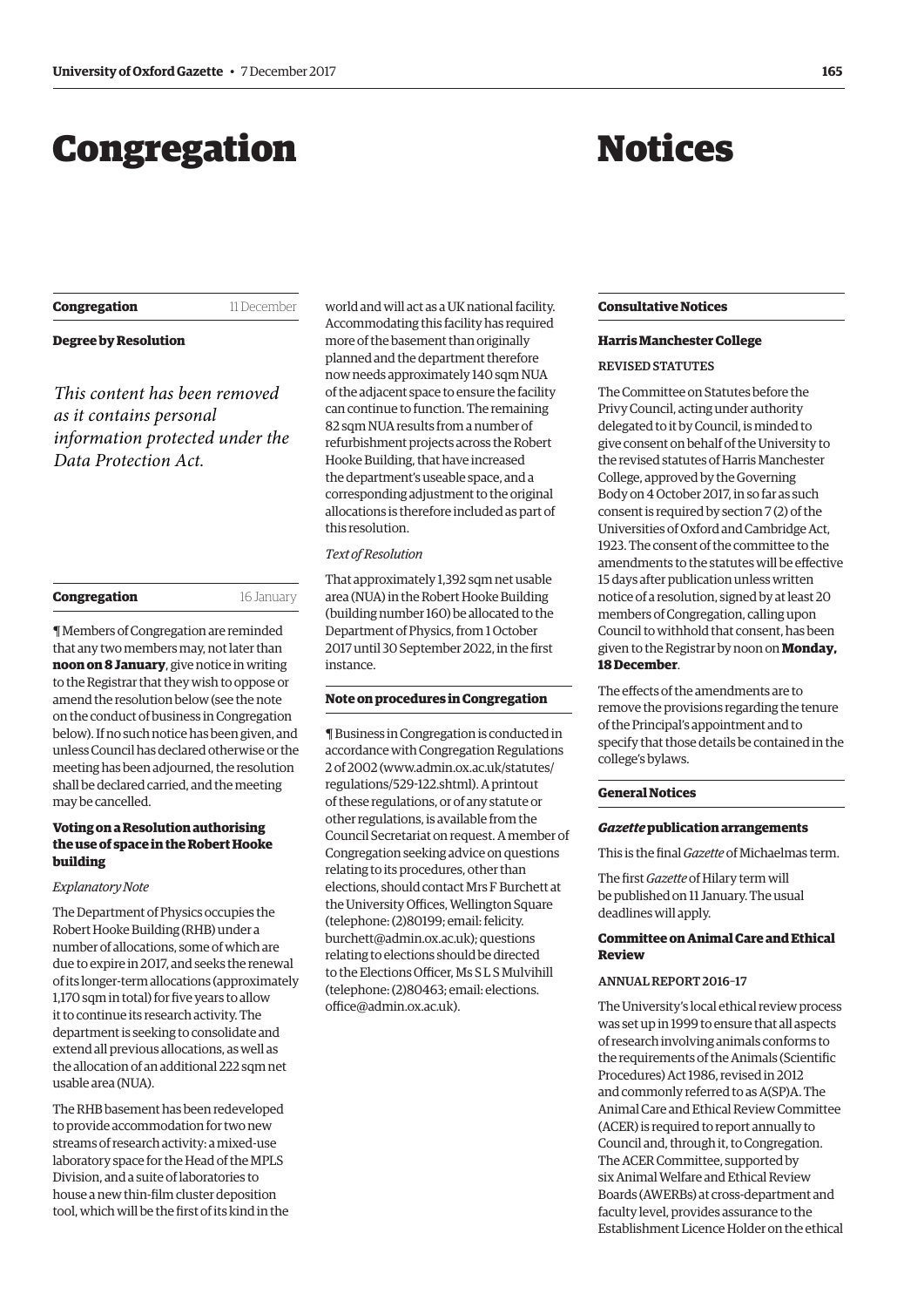treatment and welfare of animals used in conjunction with the medical and zoological research projects that are undertaken in departments across the University. This report summarises the range of work carried out and the support measures in place to ensure compliance with A(SP)A and the requirements of the Home Office Animals in Science Regulation Unit.

A(SP)A requires that all research using animals is properly justifed, that any viable alternatives to their use are fully considered, and in all cases where animals are subjected to invasive or non-invasive procedures that any sufering is kept to a minimum. The University's Animal Use Policy requires that everyone whose research includes the use of animals is proactive in pursuing refnement, reduction and replacement (usually referred to as the 3Rs) in procedures involving live animals wherever possible and that they engage fully in the approved ethical process of review and monitoring of animal-based research work. The Animal Use Policy also commits the University to providing standards of accommodation and care that exceed, wherever possible, the minimum standards required by national legislation. The responsibility for provision and maintenance of the accommodation and facilities is devolved to the Director of Biomedical Services (BMS) who, with animal care staff and researchers, is charged with ensuring that animal facilities are managed and maintained efficiently and to as high a standard as possible. The University also employs a number of Veterinary Surgeons, some of whom are designated Named Veterinary Surgeons (NVS) under the Home Office Establishment Licence. The Veterinary Surgeons liaise with animal care staff and researchers and ensure that all aspects of animal health and welfare are considered at all stages of research projects. The Veterinary Surgeons are also closely involved in the local ethical review process for project licence applications.

The Veterinary Surgeons continue to engage in a programme of refnement initiatives to promote best practice, integration of new techniques and resources, and a comprehensive process for the retrospective review of project licences. The Veterinary Surgeons also contribute to Departmental Animal Welfare Meetings and participate in discussion on welfare issues or concerns, and provide timely updates to the research community on various topical and practically relevant issues which relate to animal health, compliance and promotion of the 3Rs. The Veterinary Team contribute to and assist researchers in order to resolve animal health issues related to procedures and clinical disease. During the

year the Veterinary Team have continued to oversee the supply of medicines and surgical equipment, have provided certifcates for the transfer of animals that have been moved to or arrived from other establishments, and have participated in training courses, workshops and conferences nationally and overseas.

The Home Office Inspectors have visited the animal facilities during the current reporting year and have maintained their practice of unannounced visits. During the period of the report there were no issues associated with non-compliance reported in respect of the facilities or the schedule of premises for the University. The Home Office Inspectors have also participated in AWERB meetings and training courses designed to assist applicants in writing project licence applications.

# *The Animal Welfare and Ethical Review Bodies*

There are seven AWERBS<sup>1</sup> that consider applications for new project licences, amendment requests for current project licences, retrospective reports on current project licences and any other welfare and ethical review matters relevant to animal-based research involving staf working at the University. In addition there is a process for the review of collaborative projects in animal-related research that fall outside of A(SP)A. Research that is covered by the European Directive 63/2010 and collaborative ventures involving Oxford-based researchers that take place elsewhere in the world are reviewed and recommendations made to ensure compliance with local ethical and welfare standards. Collaborative research projects that fall outside the jurisdiction of A(SP)A and the EU Directive are required to demonstrate that they meet a similar or acceptable standard of welfare and ethics that apply to research carried out in Oxford.

The Animal Care and Ethical Review (ACER) Committee is the overarching ethical review board and acts in collaboration with the seven AWERBs and a subcommittee that considers the application of the principles of the 3Rs in research. The ACER Committee considers project licence applications that have severe category protocols or employ novel techniques in the type of research undertaken, and any projects that use what are deemed to be sensitive species such as non-human primates. The local or departmental AWERBs review

project licence applications that involve mild or moderate protocols in the planned programme of research.

## *AWERB Hub*

An initiative by the national Animals in Science Committee (ASC), a nondepartmental public body sponsored by the Home Office, to set up a series of AWERB Hubs saw Oxford nominated as a hub for nine research establishments in the region. The concept is to provide a discussion forum for sharing best practice, information and collaboration. In practice it has proved difficult to coordinate a range of quite diferent establishments and organisations, both in terms of size and research facilities, to achieve a common aim or viewpoint. Participation in the scheme will continue and a meeting is planned in the forthcoming year.

# **Home Office Licences**

The Home Office computer-based application system, ASPeL, is fully operational and all Personal Licences at Oxford are managed through the online system. Oxford's participation in the early adopter programme to extend the online application process to Project Licences proved successful and the majority of new applications during the reporting period were made online. As paper-based Project Licences are renewed the applications will be made through the online system. The Home Office Administration Unit (HOAU) in BMS continue to assist applicants as they submit their approved application to the Home Office Inspectors using ASPeL.

#### *Personal Licences*

During the period of the report the number of Personal Licences held by researchers at Oxford ranged from a minimum of 1,215 to a maximum of 1,298 licences. The Personal Licence authorises the holder to undertake various procedures according to their individual training and supervision qualifcations. Each Personal Licence Holder is required to qualify at Home Officeapproved training courses before being permitted to handle or perform surgical procedures on animals. Animal care staf also are required to undertake training on approved courses run by the Institute of Animal Technology in order to fulfl their duties. Home Office-approved training courses are run within the BMS at regular intervals. During the year a total of 222 new Personal Licences were issued to University staff and 240 Personal Licences were revoked for staff and students who ended their courses, completed their research or moved to other establishments.

<sup>1</sup> This includes ACER. The number of AWERBS was raised from six to seven, following ACER's review of AWERB efficiency, in order to divide the Clinical Medicine AWERBs into the Old Road and John Radclife AWERBs to facilitate a better spread of workload.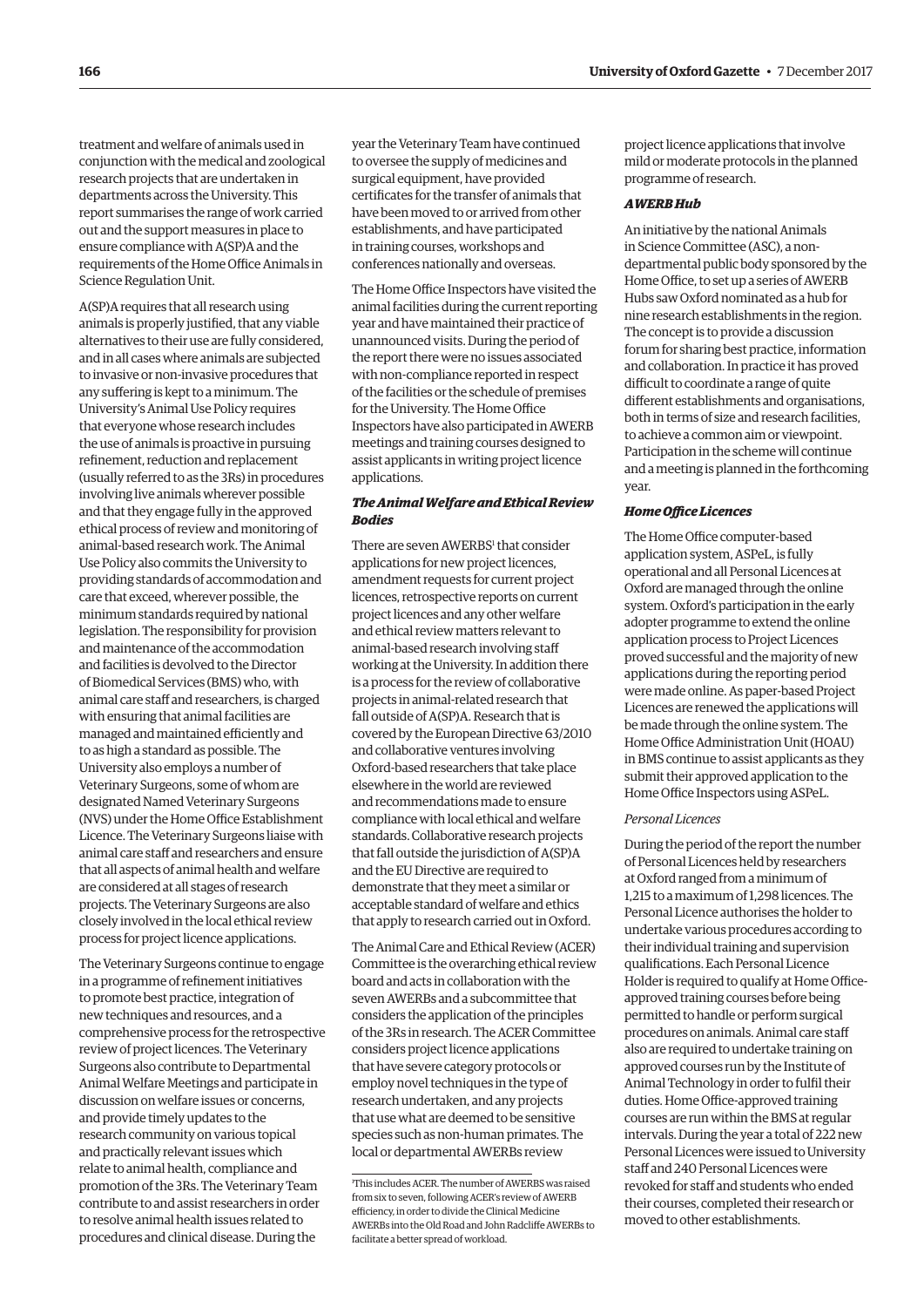#### *Project Licences*

There were a maximum of 159 active Project Licences held by researchers at the University during the period of the report compared to 156 active Project Licences during the previous reporting period. Project Licences authorise the holder to undertake a research project that has clearly defned objectives and anticipated outcomes and each is valid for a period of fve years. Project Licence Holders are responsible to the Home Secretary for the compliance and conduct of all researchers working under their project and for compliance with the closely defned procedures that may be carried out in pursuit of their research goals. The University's Home Office Liaison Officers in BMS are involved throughout the Project Licence applications process in their role as secretary to the AWERBs and provide guidance to applicants in the initial stages of drafting a new project licence prior to the Vet and Named Animal Care and Welfare Officer (NACWO) review.

During the reporting period a total of 37 new project applications were considered and approved by the AWERBs compared to 33 applications in 2015–16. A total of 58 amendment requests for existing projects were reviewed and approved compared to 48 amendment requests in the previous year. During the year there were non-compliance issues in relation to two project licences; these were dealt with administratively by the Home Office and the Establishment Licence Holder.

The distribution of active project licences between the AWERBs at the end of the reporting period was as shown in the table below.

| Animal Welfare and<br><b>Ethical Review Body</b>                                        | Total<br>$(159)^2$ | %<br><b>PPLs</b> |
|-----------------------------------------------------------------------------------------|--------------------|------------------|
| Animal Care and<br><b>Ethical Review</b><br>Committee                                   | 33                 | 21               |
| Clinical Medicine                                                                       | 78                 | 49               |
| Department of<br>Physiology, Anatomy<br>and Genetics with<br>Experimental<br>Psychology | 19                 | 12               |
| Pathology                                                                               | 12                 | 8                |
| Pharmacology                                                                            | 14                 | q                |
| Zoology                                                                                 | 3                  |                  |

Processing time for applications and amendments includes the internal review by the Named Veterinary Surgeon, NACWO, AWERBs, and final granting by the Home Office. During the period of this report the average processing time was 84 working days for original Project Licence applications and 30 working days for a Project Licence amendment.

# *Species used and Severity of Procedures*

Animals are used in research only where there is no viable or satisfactory alternative available. All projects are subject to assessment by internal review within the University and by the Home Office where the potential benefts are considered against the adverse effects and potential cost to the animals concerned. The University pursues research using a number of non-animal methods such as computer modelling, tissue culture, cell and molecular biology, and research with human subjects. These methods continue to be used and integrated into research projects wherever possible and appropriate and new technology will be incorporated if it is deemed to offer a useable alternative; however, animal experimentation continues to remain necessary in certain circumstances where technology is currently lacking.

Projects where the use of animals is necessary include research into the prevention and treatment of human diseases (including cancer, HIV, tuberculosis, Parkinson's, diabetes and heart failure); and the study of host–parasite interactions (for example in malaria) continues to be an area where it is necessary to understand the interaction between systems (including the efects which chemical or neural changes may have on the circulation, respiration or other functions). Similarly, where it is necessary to study behaviour or complex brain functions, transplantation and musculoskeletal research, the use of animals is still necessary, though restricted to the minimum number required. The involvement of a broad range of individuals in the ethical review process, including lay members and animal care staf, ensures that it remains proactive in pursuing the adoption of best practice, promoting a culture of care and encouraging education and training to enhance staff skills and raise awareness of ethical issues.

A variety of diferent species of animals are used in research projects at the University as may be seen from the table below:

| <b>Species</b>        | Number<br>used in<br>2016 | <b>Number</b><br>used in<br>2015 |
|-----------------------|---------------------------|----------------------------------|
| Mouse                 | 200,157                   | 207,216                          |
| Fish (Zebrafish)      | 14,737                    | 16,051                           |
| Rat                   | 2,174                     | 2,363                            |
| Frog                  | 226                       | 322                              |
| Guinea Pig            | 81                        | 81                               |
| Ferret                | 29                        | 38                               |
| Rabbit                | 2                         | 2                                |
| Non-Human<br>Primates | 8                         | 2                                |

The actual severity of procedures reported during 2016, drawn from the Return of Procedures forms sent to the Home Office, were as shown in the diagram below:

| University of Oxford Return of<br><b>Procedures 2016: Severity</b> |      |  |
|--------------------------------------------------------------------|------|--|
| Mild                                                               | 30%  |  |
| Sub-threshold                                                      | 48%  |  |
| Moderate                                                           | 19%  |  |
| Non-recovery                                                       | 2%   |  |
| Severe                                                             | 1%   |  |
| Total                                                              | 100% |  |

#### *Training*

A comprehensive range of training courses are provided by BMS for researchers to gain Home Office-accredited qualifications in procedures involving animals. The courses are run at regular intervals throughout the year and are designed to cater for delegates within the University and from other establishments. The Veterinary Team teach the majority of the accredited modular Laboratory Animal Management and Welfare course (successful completion of which is a requirement for new personal licence holders), which run four times a year, either delivering lectures or running practical sessions. The Home Office Liaison Contacts provide guidance on the Ethical Review Process for new Project Licence applicants. The adoption of WebLearn to host training materials has proved successful and students are able to access pre-reading and guidance information prior to attendance at the course. The training courses have achieved accreditation from the Federation of Laboratory Animal Science Associations (FELASA) which provides parity with European training standards and programmes. The lead trainer, the two Named Veterinary Surgeons and a member

2 Four of the peak fgure of 159 licences expired during the reporting period and were not continued.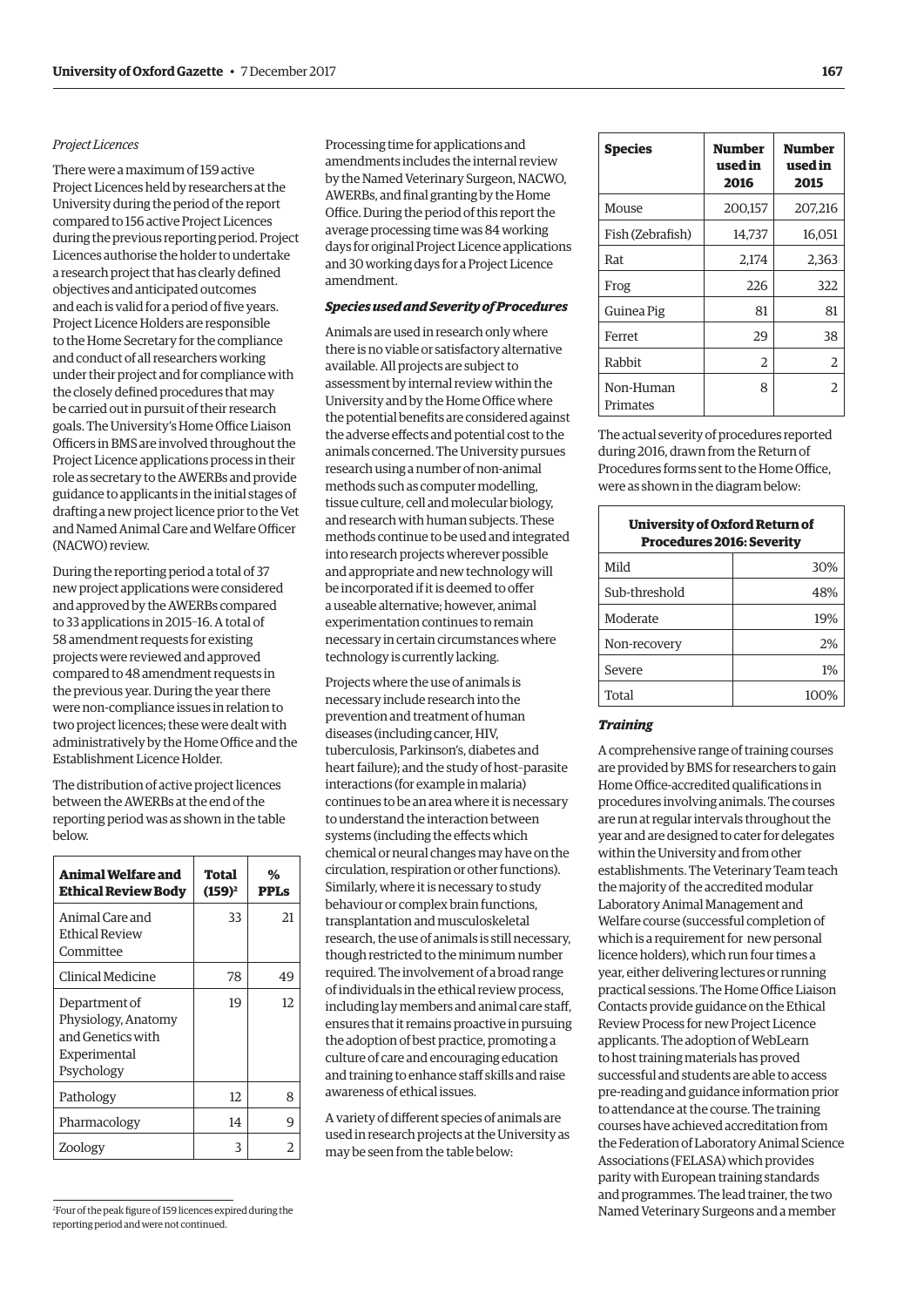of Biomedical Services act as Named Training and Competence Officers under the Home Office Establishment licence, and provide additional support for licence holders and assurance for the University that appropriate training is undertaken. It is intended to extend the range of training provided to include experimental design and statistical analysis in the syllabus.

During the year a total of 242 delegates attended and passed the Modular Training Courses for researchers and 37 delegates attended the Module 5 Course designed for those intending to apply for Project Licences.

The Oxford Online Supervision and Competency Recording database (OSCR) for all Personal Licensees continues to be used and records details of the training and levels of competence of Project Licence Holders and Personal Licence Holders who work with animals. Animal care staf and technicians and Veterinary Surgeons are included in the record and an updated report on staff capabilities may be obtained at any given time in support of review or compliance matters. There remains in place a programme of regular audits of the information held in the system and all licence holders have to be endorsed by a competent trainer or supervisor in order to be able to complete any type of procedure and animal care work.

In addition to training courses and recording of competence, members of the HOAU within BMS attend the Departmental Animal Welfare Meetings each term to promote best practice, the 3Rs aspects of ongoing research, and to discuss the importance of compliance with A(SP)A. Training and information delivered at the meetings included a number of topics such as Annual Return of Procedure Guidance, the Refnement Initiative, access to SharePoint and available resources, Efective Breeding according to the Home Office GAA toolkit. International Collaboration on animal research projects and various training and education updates.

#### *Engagement with other organisations*

The University of Oxford remains a signatory (one of over 250) to the statement supporting the EU Directive on the protection of animals used for scientifc purposes.

In February 2017 the Medical Sciences Division and BMS hosted the third annual Oxford 3Rs Research Day in the Department of Pharmacology. The research day was attended by some 60 delegates including Project Licence Holders, Personal Licence Holders, Veterinary Surgeons, animal welfare staff and others with an interest in animal-based research. The programme included presentations and discussion sessions on a variety of subjects including replacement technology, the importance of public engagement in animal research, non-invasive methods in animal research, and experimental design. A 3Rs Resource on SharePoint is maintained and continues to support the improved engagement of researchers in highlighting advances and developments in the 3Rs.

The 3Rs Sub-Committee and the Home Office Administration Unit have continued to work during the year with the National Centre on the 3Rs (NC3Rs)<sup>3</sup> to promote best practice and to incorporate the 3Rs principles in animal research projects. The Chairman of the 3Rs Sub-Committee is a panel member for the NC3Rs Grant Assessment Panel and has participated in exchange visits and briefngs to NC3Rs coordinated projects. Oxford students and researchers are actively encouraged to participate in NC3Rs grant programmes, which culminated in the award of an NC3Rs grant to one Oxford-based researcher this year.

BMS hosted a visit to the Biomedical Services Building by the Chair and members of the Animals in Science Committee, an advisory non-departmental public body sponsored by the Home Office, which comprises a chair and 12 members drawn

from science, industry, animal welfare organisations and lay persons.

Visits to animal areas of the Biomedical Services Building by family members of staf continues to be popular and are organised on an ad hoc basis. The option for family members to visit the facility has been extended to researchers engaged in project work at the establishment.

This year Understanding Animal Research (UAR) produced a 360-degree tour of the primate unit along with interviews regarding the nature of the work and its scientific value. The completed tour along with flm of some other establishments may be seen on the internet at [www.](http://www.labanimaltour.org)  [labanimaltour.org.](http://www.labanimaltour.org) 

#### **Appointments**

## **Mathematical, Physical and Life Sciences**

Robert Smith, PhD Camb, Associate Professor of Quantum Information, Department of Physics, and Fellow of Worcester, from 1 April 2018 until 31 March 2023.

#### **Social Sciences**

Dr Lisa Holmes, BSc Linc, PhD Lough, has been appointed Senior Research Fellow and Director of the Rees Centre for Research in Fostering and Education from 1 January 2018. Dr Holmes will be a fellow of Green Templeton.

#### **Visiting Professorships**

## **Mathematical, Physical and Life Sciences**

Professor Paul Taylor, PhD Camb, Winthrop Professor and Chair in Ocean Engineering, Western Australia, Visiting Professor in Engineering Science, for a period of 3 years from 27 November 2017

<sup>3</sup> The NC3Rs is the UK's national organisation which leads the discovery and application of new technologies and approaches to replace, reduce and refne the use of animals for scientifc purposes.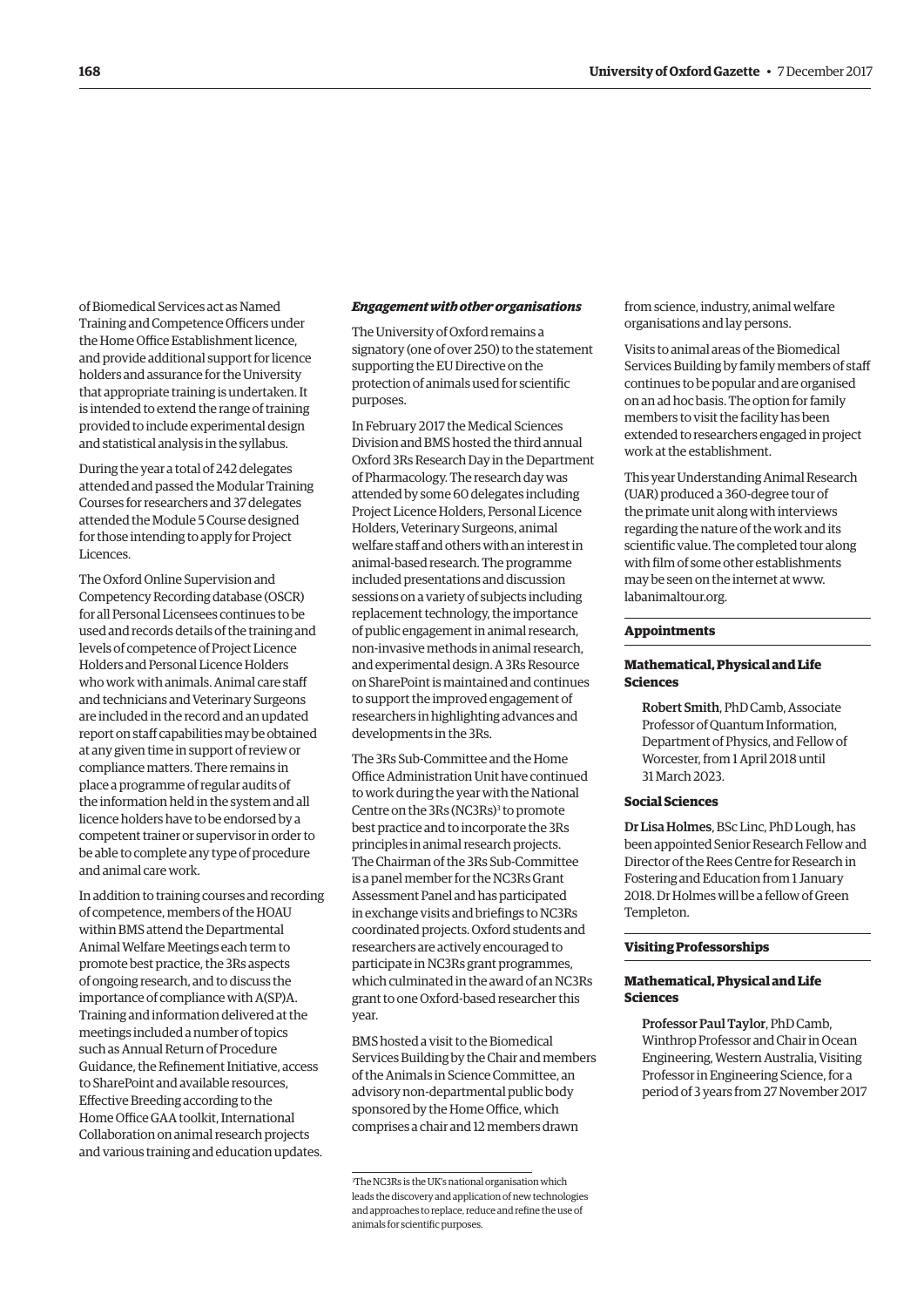# Examinations and Boards

# <span id="page-6-0"></span>**Electoral Boards**

# **Composition of an Electoral Board**

The composition of the electoral board to the post below, proceedings to fill which are currently in progress, is as follows:

# PROFESSORSHIP OF BIBLIOGRAPHY AND MODERN BOOK HISTORY

|                                           | Appointed by                                            |
|-------------------------------------------|---------------------------------------------------------|
| Sir Rick Trainor, PVC,<br>in the chair    | The Vice-<br>Chancellor <sup>1</sup>                    |
| Sir Nigel Shadbolt,<br>Principal of Jesus | ex officio                                              |
| Professor Paulina Kewes                   | <b>Jesus</b>                                            |
| Professor Henry<br>Woudhuysen             | Council                                                 |
| Professor Paul Eggert<br>(Chicago)        | Council                                                 |
| Professor Karen O'Brien                   | Humanities<br>Division                                  |
| Professor Ros Ballaster                   | <b>Faculty of English</b><br>Language and<br>Literature |
| Professor Leah Price<br>(Harvard)         | <b>Faculty of English</b><br>Language and<br>Literature |
| Professor Seamus Perry                    | <b>Faculty of English</b><br>Language and<br>Literature |
| Mr Richard Ovenden                        | <b>Faculty of English</b><br>Language and<br>Literature |

1 Appointed by the Vice-Chancellor under the provisions of Statute IX, Sect 10 and 11.

# **Examinations for the Degree of Doctor of Philosophy**

*This content has been removed as it contains personal information protected under the Data Protection Act.*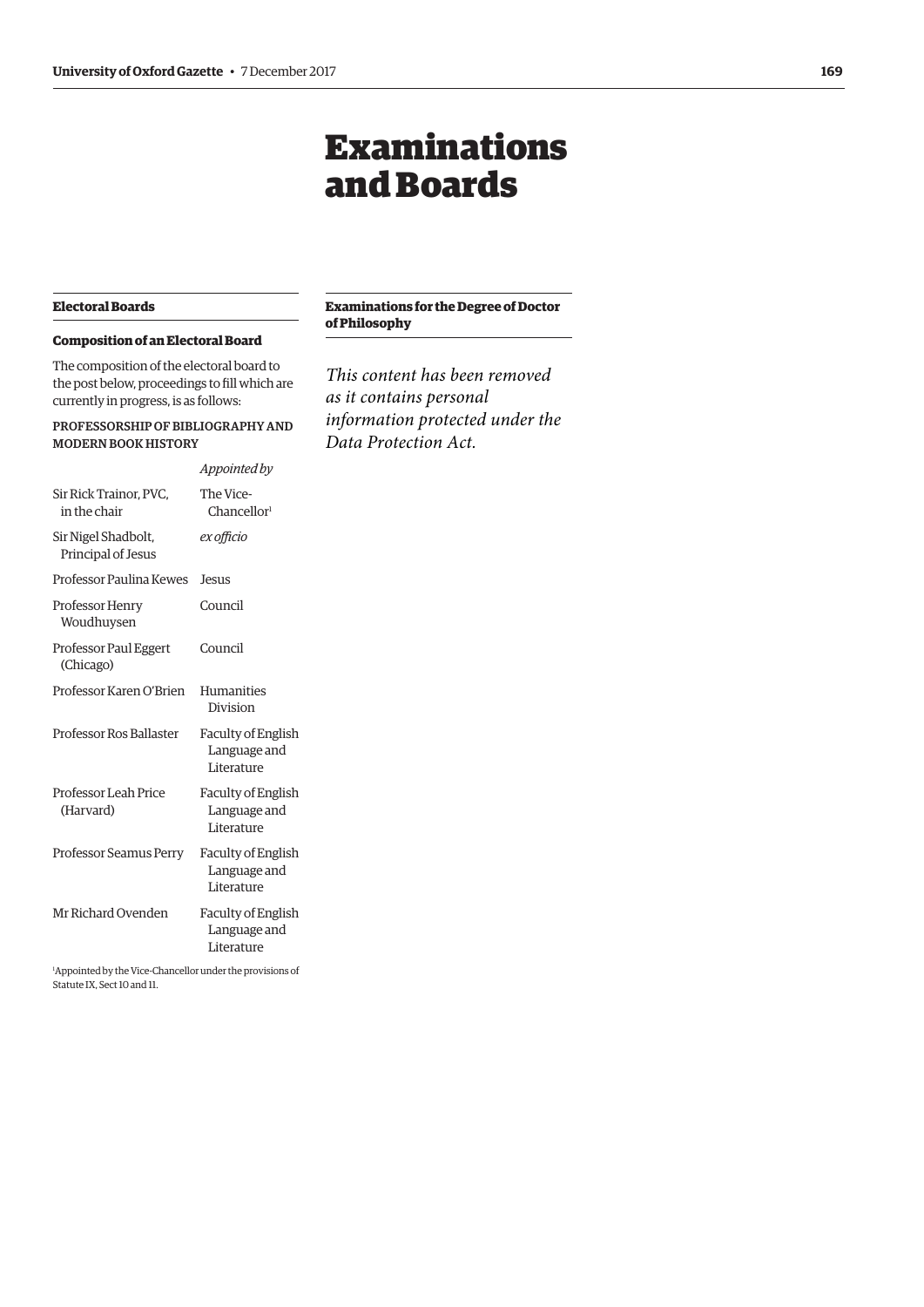# **Examinations for the Degree of Master of Science**

*This content has been removed as it contains personal information protected under the Data Protection Act.*

# **Examinations for the Degree of Master of Studies in Legal Research**

*This content has been removed as it contains personal information protected under the Data Protection Act.*

# **Changes to Examination Regulations**

For the complete text of each regulation listed below and a listing of all changes to regulations for this year to date, [please see www.ox.ac.uk/gazette/](www.ox.ac.uk/gazette/examinationregulations)  examinationregulations.

#### **Humanities Board**

MST IN GLOBAL AND IMPERIAL HISTORY extension of date range in paper title

FHS OF CLASSICS AND ENGLISH change of title for Greek History 1

FHS OF HISTORY AND ENGLISH clarifcation of permission to take option paper

FHS OF CLASSICS AND MODERN LANGUAGES FHS OF CLASSICS AND ORIENTAL

FHS OF LITERAE HUMANIORES change of paper title

**STUDIES** 

FHS OF MODERN LANGUAGES AND **LINGUISTICS** new programme

FHS OF MODERN LANGUAGES removal of obsolete information and references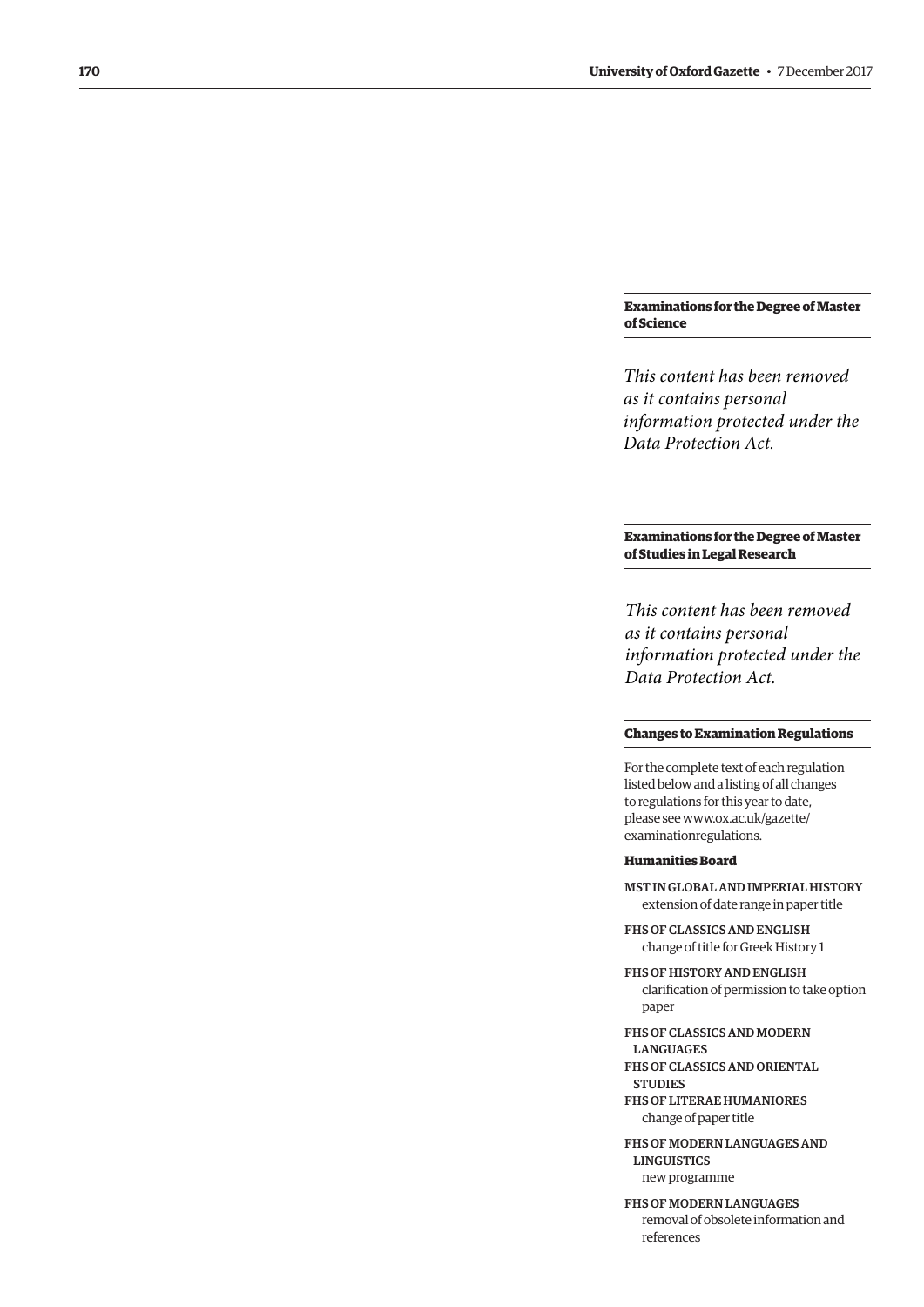# <span id="page-8-0"></span>PRELIMS IN MODERN LANGUAGES

(a) new programme content for certain sole language courses (b) removal of obsolete information

CERT AND DIPL IN THEOLOGICAL AND PASTORAL STUDIES CERT IN THEOLOGY AND CERT FOR THEOLOGY GRADUATES programme closure

**Social Sciences Board** 

REGULATIONS FOR GRADUATE TAUGHT **STUDENTS** change to maximum time and

suspensions for SBS PGDips

RESEARCH DEGREES IN ECONOMICS, SOCIAL POLICY AND INTERVENTION, INTERNATIONAL DEVELOPMENT AND SOCIOLOGY I

removal of Economics regulations

# RESEARCH DEGREES IN ECONOMICS, SOCIAL POLICY AND INTERVENTION, INTERNATIONAL DEVELOPMENT AND SOCIOLOGY II

changes to requirements for integrated theses

# RESEARCH DEGREES IN ECONOMICS RESEARCH DEGREES IN LAW MSC IN SOCIOLOGY PART-TIME

introduction of part-time variant of programme

- MPHIL IN LATIN AMERICAN STUDIES addition of option paper in the second year
- GENERAL REGULATIONS FOR MSC BY **COURSEWORK**

MSC IN EDUCATIONAL ASSESSMENT introduction of new programme

MSC IN APPLIED LINGUISTICS AND

SECOND LANGUAGE ACQUISITION (a) change to number of taught modules (b) removal of part-time

MSC IN LATIN AMERICAN STUDIES change to assessment title

MSC IN RUSSIAN AND EAST EUROPEAN **STUDIES** 

MPHIL IN RUSSIAN AND EAST EUROPEAN **STUDIES** 

clarifcation of assessment submission

MSC IN SOCIOLOGY minor correction to text

# EMBA

change to admission route from PGDips

PGDIP IN FINANCIAL STRATEGY PGDIP IN GLOBAL BUSINESS PGDIP IN ORGANISATIONAL LEADERSHIP PGDIP IN STRATEGY AND INNOVATION

change to programme length

# Colleges, Halls and Societies

# **Obituaries**

#### **Keble**

- Dr Paul Richard Adams, 14 August 2017; 1963. Aged 80.
- The Revd William Hugh Bates, 18 September 2017; 1952. Aged 84.
- Mr John Michael Bigg, 30 April 2017; 1951. Aged 90.
- Mr Jefrey Walter Bunting, 19 June 2017; 1949. Aged 89.
- Mr Michael John Cabell, 29 May 2017; 1946. Aged 88.
- The Revd Jonathan Graham Cruickshank, 28 May 2017; 1974. Aged 65.

Mr Christopher Copeland Cunningham, 19 August 2017; 1954. Aged 83.

- Mr Maximilian Herbert Despard, 6 January 2017; 1949. Aged 87.
- The Revd Paul Stanton Dufett, 19 September 2017; 1952. Aged 83.
- Dr Richard Frederick Green, 11 November 2017; Faculty Lecturer and College Lecturer, Keble 1960–4 and Trinity 1960–96; Tutorial Fellow 1964– 96; Tutor for Admissions 1971–5; Senior Tutor 1976–85; Sub-Warden 1991–6; Emeritus Fellow 1996–2017. Aged 88.
- The Revd Russel Edward Ingham, 8 May 2017; 1961. Aged 78.
- Mr John Arthur Tom Lohan, 28 September 2017; 1957. Aged 81. Mr Bernard Lunn, 29 September 2017;
- 1956. Aged 82.
- Mr Robert Myles Dutton Rowland, 25 September 2017; 1957. Aged 80. Rtd Major John Robert Melvin Setchell,
- 13 August 2017; 1956. Aged 81.
- Mr Kenneth Donald Smith, 2 September 2017; 1949. Aged 88.
- Dr Brian Vincent Street, 21 June 2017; 1966. Aged 73.
- Mr John Michael Tilbury, 24 April 2016; 1956. Aged 80.
- Mr Ivar Alastair Watson, 13 February 2016; 1954. Aged 81.

## **Merton**

- Professor John Black, 7 October 2017; 1956. Aged 86.
- Professor Robert Freedman, 17 October 2017; 1963. Aged 71.
- Dr Simon Oakeshott, 17 July 2017; 1951. Aged 86.
- Professor Francis Thompson, 23 August 2017; 1949. Aged 92.

#### **St Hilda's**

Anne Hancock (*née* Protheroe), 24 July 2017; 1949. Aged 86.

#### **Worcester**

Stephen John Rose, 25 October 2017; 1950. Aged 87.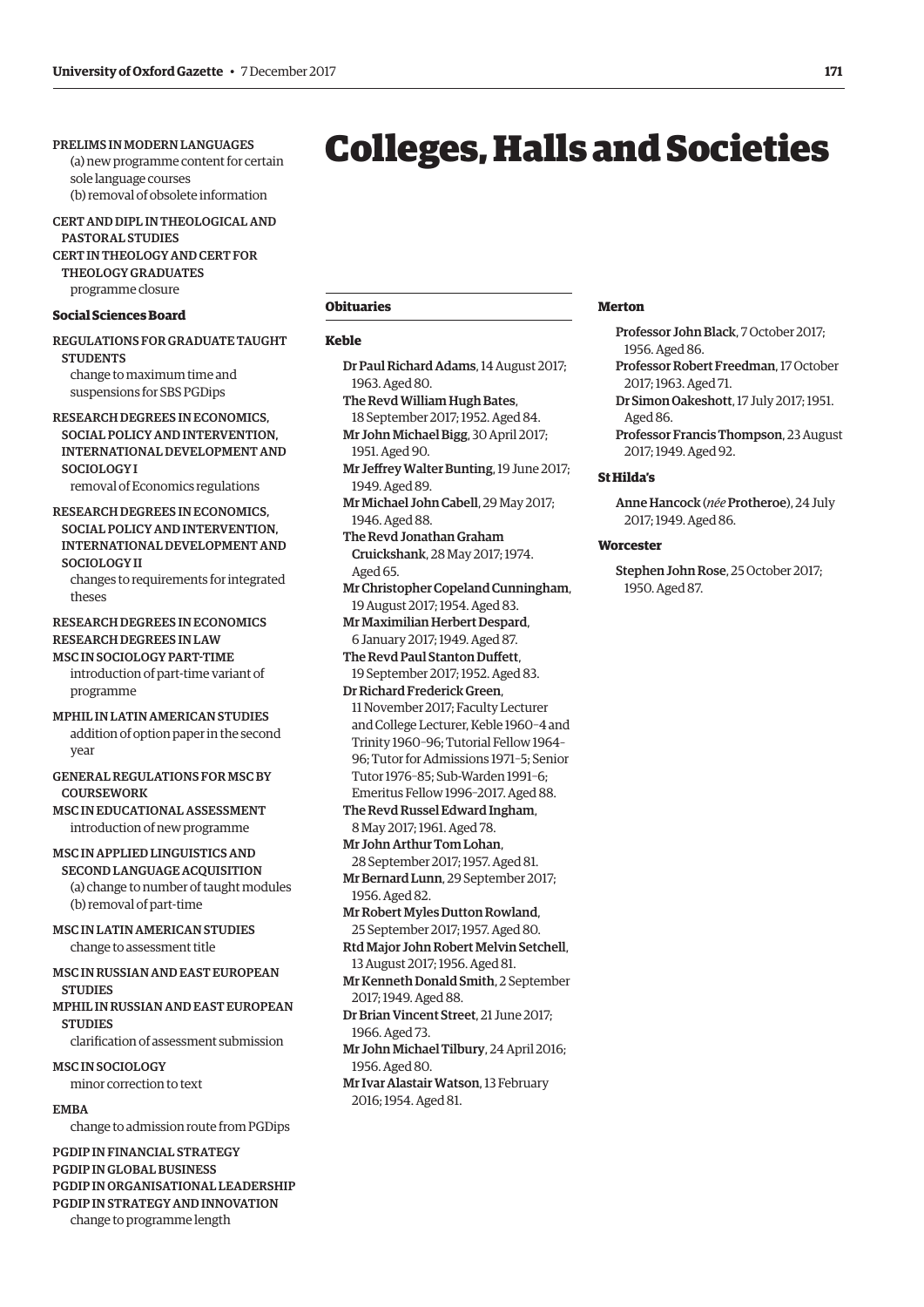# <span id="page-9-0"></span>Advertisements

#### **Advertising enquiries**

*Email*: [gazette.ads@admin.ox.ac.uk](mailto:gazette.ads@admin.ox.ac.uk)  *Telephone*: 01865 (2)80548 *Web*[: www.ox.ac.uk/gazette/](www.ox.ac.uk/gazette/classifiedadvertising)  classifedadvertising

# **Deadline**

Advertisements are to be received by **noon on Wednesday** of the week before publication (ie eight days before publication). Advertisements must be submitted online.

## **Charges**

Commercial advertisers: £30 per insertion of up to 70 words, or £60 per insertion of 71–150 words.

Private advertisers: £20 per insertion of up to 70 words, or £40 per insertion of 71–150 words.

Advertisements which are placed only in the online edition of the *Gazette* are reduced to £20 per insertion for commercial advertisers and £10 per insertion for private advertisers for 70-word advertisements (or £40 and £20 respectively for 150-word advertisements).

See our website for examples of whether an advertisement is considered commercial [or private: www.ox.ac.uk/gazette/](www.ox.ac.uk/gazette/classifiedadvertising)  classifedadvertising.

#### **Online submission and payment**

Advertisements must be submitted and paid for online, using a credit card or debit card, through a secure website. For details, see [www.ox.ac.uk/gazette/classifedadvertising.](http://www.ox.ac.uk/gazette/classifiedadvertising) 

#### **Terms and conditions of acceptance of advertisements**

You are advised to view our full Terms and Conditions of acceptance of advertisements. Submission of an advertisement implies acceptance of our terms and conditions, which may be found at www.ox.ac.uk/ [gazette/classifed advertising, and may](www.ox.ac.uk/gazette/classifiedadvertising)  also be obtained on application to *Gazette*  Advertisements, Public Afairs Directorate, University Offices, Wellington Square, Oxford OX1 2JD.

#### **Miscellaneous**

# *Gazette* **publication arrangements**

**Advertisers are asked to note** that this is the final *Gazette* of Michaelmas term. Publication for Hilary term will begin on 11 January. The usual deadline will continue to apply (see above).

#### **Day of refection and quiet**

**Oxford Centre for Spiritual Growth** will hold a Quiet Day entitled 'Mary: Mother of Tenderness, Ark of God' on Wed, 13 Dec, at St Giles' Church. A day of reflection and quiet in a sacred space led by The Revd Georgie Simpson and The Revd Canon Robin Gibbons. Tea, coffee and biscuits will be provided, but please bring a packed lunch. Register online ([www.](http://www.ocsg.uk.net)  [ocsg.uk.net\), by](http://www.ocsg.uk.net) email [\(info@ocsg.uk.net\) or](mailto:info@ocsg.uk.net) phone (07803 031977). A booking form will be sent to you.

#### **Shezan Restaurant**

**Mughal Indian cuisine** at Shezan: 1st floor, 135 High St, Oxford. From our kitchen to your table, we bring you fresh herbs, spices, roots, fragrances and the Mughal tradition of passion for good food. Serving as dining rooms since 1915. Open daily noon–3pm and 5.30–11pm. Tel: 01865 251600. Website: [www.](http://www.shezanoxford.co.uk)  [shezanoxford.co.uk.](http://www.shezanoxford.co.uk) 

#### **Craft Courses**

**Ardington School of Crafts** offers short courses with practising craftspeople in beautiful surroundings near Wantage. 200 courses between 1 and 3 days, from stained glass and silver jewellery to textiles and carving, all held in our well-equipped workshops. Unearth your hidden talents and discover why people keep coming back to Ardington School of Crafts. Gift vouchers [available. See: www.ardingtonschoolofcrafts.](www.ardingtonschoolofcrafts.com)  com. Tel: 01235 833433.

# **UK Brain Bank for Autism and Related Developmental Research, JR**

**The developing brain is altered in autism**  but neuroscientists do not know how or why. Research is needed to understand the causes and biological basis of autism, to develop better interventions to improve the lives of those directly affected by it. Such critical research is hindered by the scarcity of donated human brain tissue. Control tissue, donated by people who do not have autism, is needed for comparison just as much as donations by people who do – and the NHS organ donor scheme does not include brain donation. We particularly want younger people to consider making a pledge to donate their brain after death (the further the brain is from its inception, the more difficult it is to understand the process of its development, so we do not take donations from people over

65 not directly affected by autism). See [www.](http://www.brainbankforautism.org.uk)  [brainbankforautism.org.uk fo](http://www.brainbankforautism.org.uk)r information and to register as a donor.

#### **Restore Garden Café**

**Spacious café set in award-winning gardens** 

with delicious food and coffees using organic, fair-trade and local produce where possible. Plants, handmade gifts and cards for sale. Open Mon–Sat, 10am–4pm, Manzil Way, Cowley Rd, Oxford OX4 1YH. All proceeds to Restore, Oxfordshire mental health charity (registered charity number 274222): [www.](http://www.restore.org.uk)  [restore.org.uk.](http://www.restore.org.uk) 

## **Oxford University Hospitals NHS Trust**

**Oxford University Hospitals wants you to take part in its future**. If you have a contract of employment with the University of Oxford in a department within the Medical Sciences Division, or hold an honorary contract award with OUH for at least 12 months, you can join our staff constituency. University of Oxford staff belonging to other departments can join us as public members. To join us, visit [www.](http://www.ouh.nhs.uk/ft)  [ouh.nhs.uk/ft.](http://www.ouh.nhs.uk/ft) 

#### **Research participants sought**

**Panic attacks?** Take part in our study and receive cognitive-behavioural therapy. Time and travel reimbursed. Do you keep experiencing very strong physical symptoms such as heart racing, breathlessness or dizziness, even though you are healthy? Are these symptoms related to strong fear of having a heart attack, fainting or suffocating? [You could have panic disorder. Contact andrea.](mailto:andrea.reinecke@psych.ox.ac.uk)  reinecke@psych.ox.ac.uk.

**Afraid of spiders?** Looking for healthy volunteers to take part in a study. Time and [travel reimbursed. Contact andrea.reinecke@](mailto:andrea.reinecke@psych.ox.ac.uk)  psych.ox.ac.uk.

**Oxford Biobank Study**. Healthy volunteers aged 30–50 needed to attend a 1-hour visit at the Oxford Centre for Diabetes, Endocrinology and Metabolism (OCDEM), Churchill Hospital, Oxford. Visit includes measurements of blood pressure, body shape and blood sampling for analysis, including blood glucose and cholesterol. We also perform a DEXA scan measuring total and regional body fat. For [further information: www.oxfordbiobank.org.](www.oxfordbiobank.org.uk)  uk or 01865 857284.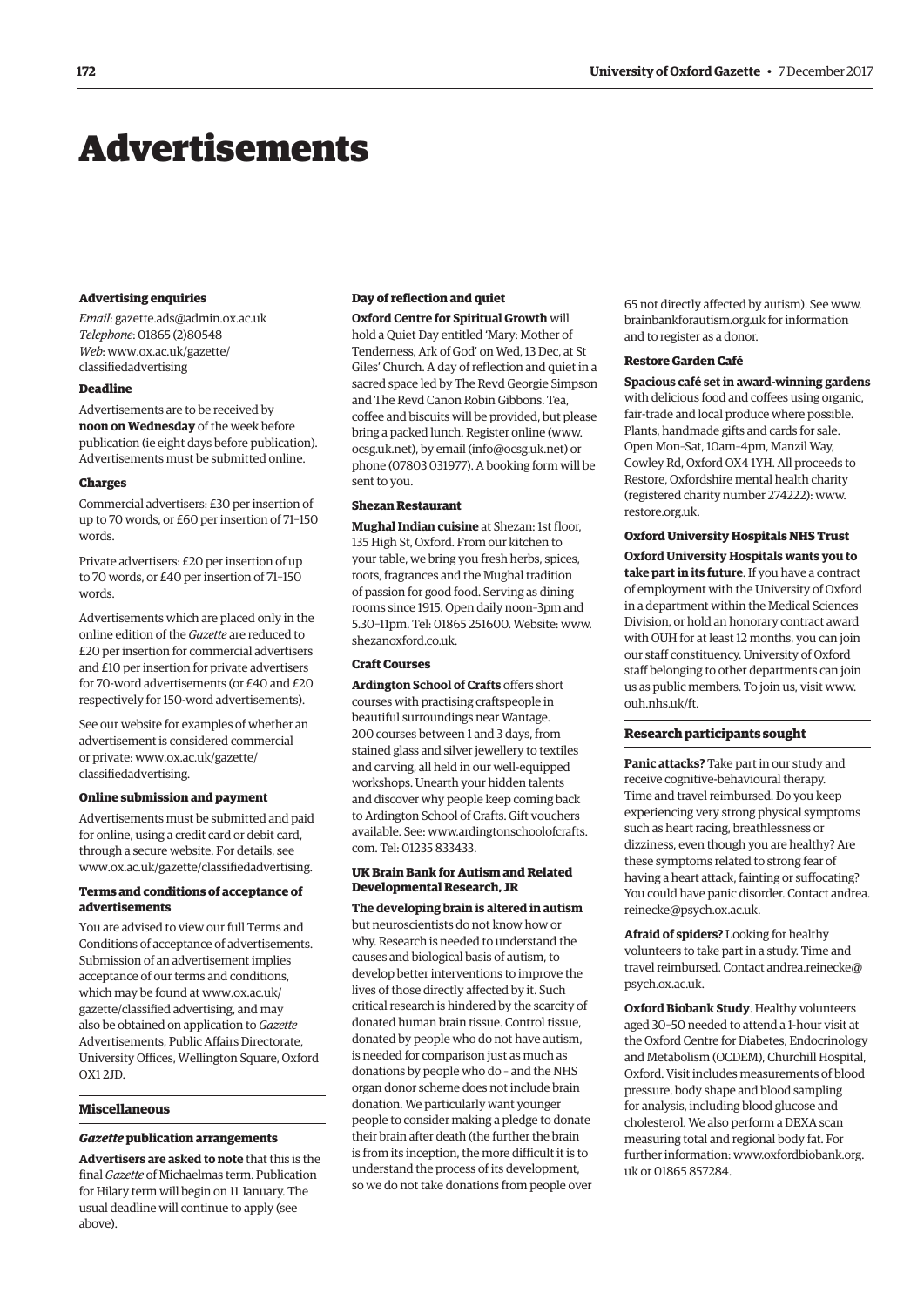# **Groups and societies**

**The Oxford University Newcomers' Club**  at the University Club, 11 Mansfield Rd, OX1 3SZ, welcomes the wives, husbands or partners of visiting scholars, of graduate students and of newly appointed academic and administrative members of the University. We offer help, advice, information and the opportunity to meet others socially. Informal coffee mornings are held in the club every Wednesday 10.30–12 (excluding the Christmas vacation). Newcomers with children (0–4) meet every Fri in term 10.15–11.45. We have a large programme of events including tours of colleges, museums and other places of interest. Other term-time activities include a book group, informal conversation group, garden group, antiques group, opportunity to explore Oxfordshire and an opportunities in Oxford group. Visit our website: [www.](http://www.newcomers.ox.ac.uk)  [newcomers.ox.ac.uk.](http://www.newcomers.ox.ac.uk) 

## **Oxford Research Staff Society (OxRSS)**

is run by and for Oxford research staff. It provides researchers with social and professional networking opportunities, and a voice in University decisions that affect them. Membership is free and automatic for all research staff employed by the University of Oxford. For more information and to keep up to date, see: web: [www.oxrss.ox.ac.uk;](http://www.oxrss.ox.ac.uk)  Facebook: [http://fb.me/oxrss; Tw](http://fb.me/oxrss)itter: @ [ResStaffOxford; mailing list: researchstaff](mailto:researchstaff-subscribe@maillist.ox.ac.uk)subscribe@maillist.ox.ac.uk.

# **Restoration and conservation of antique furniture**

**John Hulme** undertakes all aspects of restoration. 30 years' experience. Collection and delivery. For free advice, telephone or write to the Workshop, 11A High St, Chipping Norton, Oxon, OX7 5AD. Tel: 01608 641692.

#### **Services ofered**

**Big or small, we ship it all**. Plus free pick up anywhere in Oxford. Also full printing services available (both online and serviced), 24-hour photocopying, private mailing addresses, fax bureau, mailing services and much more. Contact or visit Mail Boxes Etc, 266 Banbury Rd, Oxford. Tel: 01865 514655. Fax: 01865 514656. Email: [staff@mbesummertown.co.uk.](mailto:staff@mbesummertown.co.uk)  Also at 94 London Rd, Oxford. Tel: 01865 [741729. Fax: 01865 742431. Email: staff@](mailto:staff@mbeheadington.co.uk)  mbeheadington.co.uk.

**Carpenter/joiner**. For bookcases, wardrobes, etc, made on site to your specifications. Portfolio available. Call Rob Guthrie on 01608 677423 (evening) or 07961 444957 (daytime). Email: [rob.s.guthrie@gmail.com. W](mailto:rob.s.guthrie@gmail.com)eb: [www.](http://www.robguthrie.co.uk)  [robguthrie.co.uk.](http://www.robguthrie.co.uk) 

# **Houses to let**

**3 bedrooms, 2 reception rooms**, kitchen/ breakfast room with Rangemaster cooker. Garden with terrace. Central location in Grandpont about 1 mile to city centre. Recently renovated Victorian mid-terrace, £1,650 pm, fully furnished. Available end Jan/beg Feb. Contact [kate.kettle@icloud.com to](mailto:kate.kettle@icloud.com) enquire.

# **Grandpont – stunning 3-bedroom house**

to rent from Jan for 1 year. Perfect for couple/ family. Furnished. Amazing location; 10 mins' walk from centre, close to station and Lido. Beautifully presented throughout. Garden. Stunning open-plan sitting/dining room. Please email [pip439722@gmail.com for](mailto:pip439722@gmail.com) details/photos.

#### **Accommodation ofered**

**scottfraser** – market leaders for quality Oxfordshire property. Selling, letting, buying, renting, investing – we are here to help. Visit [www.scottfraser.co.uk fo](http://www.scottfraser.co.uk)r more information or call: Headington sales: 01865 759500; Summertown sales: 01865 553900; East Oxford sales: 01865 244666; Witney sales: 01993 705507; Headington lettings: 01865 761111; Summertown lettings: 01865 554577; East Oxford and student lettings: 01865 244666; Witney lettings: 01993 777909.

**Attractive 3-bedroom central north Oxford**  apartment available. The adjacent apartment is occupied by a retired medical consultant and his wife, both aged 89 and previously active, now requiring care in exchange for reduced rent. Precise terms of relief of rent to be agreed. Would suit medical or academic couple. Email: [gilbert.charlbury@gmail.com.](mailto:gilbert.charlbury@gmail.com) 

**Room to rent** on a Mon–Fri basis in a newly renovated property. Florence Park. £500 pm. All bills and internet included for single [occupancy. Email: Mimiahmed@hotmail.](mailto:mimiahmed@hotmail.co.uk)  co.uk.

#### **Self-catering apartments**

**Visiting Oxford?** Studio, 1-, 2- and 3-bed properties conveniently located for various colleges and University departments. Available from 1 week to several months. Apartments are serviced, with linen provided and all bills included. Details, location maps and photos can be found on our website at [www.](http://www.shortletspace.co.uk)  [shortletspace.co.uk. Co](http://www.shortletspace.co.uk)ntact us by email on [stay@shortletspace.co.uk or](mailto:stay@shortletspace.co.uk) call us on 01993 811711.

#### **Looking for 5-star serviced accommodation**

right in the heart of the city? Swailes Suites offer city-centre, award-winning maisonettes and apartments providing that 'home from home' feel that will help you get the most out of your stay. The Swailes Suites 'easy in, easy out' flexible booking arrangements, from 3 days to 6 months, together with good

transport links makes arrival and departure hassle-free. Check out our website at [www.](http://www.swailessuites.co.uk)  [swailessuites.co.uk, co](http://www.swailessuites.co.uk)ntact Debbie on 01865 318547 or email [debbie@nops.co.uk. Of](mailto:debbie@nops.co.uk)fice established more than 25 years in 47 Walton Street, Jericho, OX2 6AD.

**The Tidmarsh:** Visit England rated 5-star, Gold Award. Discounts available in Dec, Jan and Feb for stays of more than 1 week. 1-bedroom apartment in the Oxford Castle Quarter. A quiet, central location suitable for professional short-term lets. A unique self-catering experience: the intimacy of an apartment, the luxury and services of a 5-star hotel. Web: [www.pmcdomus.co.uk. Em](http://www.pmcdomus.co.uk)ail: [pat@pmcdomus.co.uk. Te](mailto:pat@pmcdomus.co.uk)l: 01869 277557.

## **Holiday lets**

**Cornwall**, cottage and restored chapel in quiet hamlet on South-west Coastal Footpath within 100m of the sea and minutes from Caerhays and Heligan. Each property sleeps 6. Comfortably furnished, c/h, wood burner and broadband. Ideal for reading, writing, painting, walking, bathing, bird watching. Beautiful beach perfect for bucket and spade family holidays. Short winter breaks available from £250. Tel: 01865 558503 or 07917 864113. Email: [gabriel.amherst@btconnect.com. Se](mailto:gabriel.amherst@btconnect.com)e: [www.cornwallcornwall.com.](http://www.cornwallcornwall.com) 

**Choose from over 11,000 holiday villas**  and apartments in Spain with Clickstay. We make it easy for you to make the perfect choice with our verified renter reviews and a dedicated customer services team. You can choose from modern apartments in Mallorca to whitewashed traditional fincas in Tenerife from just £73 pw! Many of our rental properties have private pools, sea views and large gardens with BBQ facilities. See: [www.](http://www.clickstay.com/spain)  [clickstay.com/spain.](http://www.clickstay.com/spain) 

#### **Property for sale**

**Mosaics, Oxford** – an exciting new development and demonstrator NHS Healthy New Town – within easy reach of the city and Headington via networks of cycle routes and public transport. Stylish and architecturally elegant properties: prices from £360,000 for a 2-bedroom apartment and from £595,000 for a 3-bedroom house. Show apartment open daily 10am–5.30pm. Help to Buy available. Contact Savills: 01865 269010. For more information see: [http://mosaicsoxford.co.uk.](http://mosaicsoxford.co.uk)